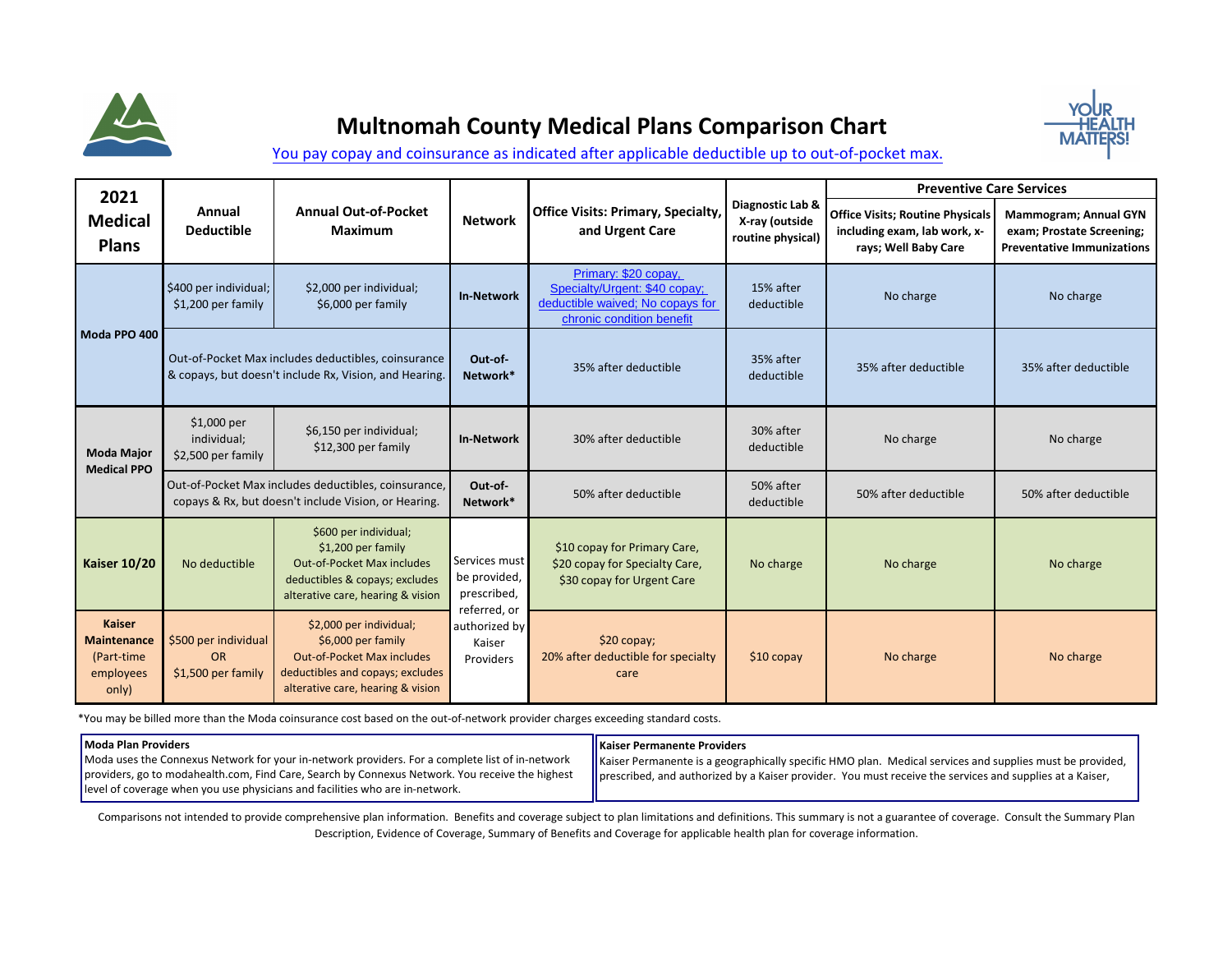

## **Multnomah County Medical Plans Comparison Chart**



[You pay copay and coinsurance as indicated after applicable deductible](https://multco.us/benefits/health-plan-rates-and-comparisons) up to out-of-packet max.

| 2021<br><b>Medical</b><br><b>Plans</b>                                  | <b>Network</b>                                       | <b>Outpatient</b><br>Surgery | Hospital<br>Inpatient                                        | Ambulance                                   | Emergency<br>Room (copay<br>waived if<br>admitted) | Chemical<br>Dependency:<br>Detox or<br>Inpatient<br><b>Treatment</b> | <b>Mental Health:</b><br><b>Residential</b><br><b>Treatment</b> | Chemical<br>Dependency or<br><b>Mental Health:</b><br>Outpatient<br><b>Treatment</b> | Chiropractic,<br>Naturopathic, and<br>Acupuncture<br><b>Office Visits</b>                                                                                                              | <b>Spinal Manipulation,</b><br><b>Massage Therapy and</b><br><b>Naturopathic Supplies</b> | Acupuncture                                    |  |
|-------------------------------------------------------------------------|------------------------------------------------------|------------------------------|--------------------------------------------------------------|---------------------------------------------|----------------------------------------------------|----------------------------------------------------------------------|-----------------------------------------------------------------|--------------------------------------------------------------------------------------|----------------------------------------------------------------------------------------------------------------------------------------------------------------------------------------|-------------------------------------------------------------------------------------------|------------------------------------------------|--|
| Moda PPO 400                                                            | <b>In-Network</b>                                    | 15% after<br>deductible      | 15% after<br>deductible                                      | No in-<br>network, see<br>out of<br>network | \$100 copay;<br>deductible                         | 15% after<br>deductible                                              | 15% after<br>deductible                                         | 15% after<br>deductible                                                              | $$40$ copay                                                                                                                                                                            | 50% up to \$350 max                                                                       | 15% after<br>deductible; 20<br>visits per year |  |
|                                                                         | Out-of-<br>Network*                                  | 35% after<br>deductible      | 35% after<br>deductible                                      | 15% after<br>deductible                     | applies -then<br>an additional<br>15%              | 35% after<br>deductible                                              | 35% after<br>deductible                                         | 35% after<br>deductible                                                              | 35% after<br>deductible                                                                                                                                                                | (deductible waived)                                                                       | 35% after<br>deductible, 20<br>visits per year |  |
| <b>Moda Major</b><br><b>Medical PPO</b>                                 | <b>In-Network</b>                                    | 30% after<br>deductible      | 30% after<br>deductible                                      | No in-<br>network, see<br>out of<br>network | 30% after<br>deductible                            | 30% after<br>deductible                                              | 30% after<br>deductible                                         | 30% after<br>deductible                                                              | 30% after<br>deductible                                                                                                                                                                | 50% up to \$300 max<br>(deductible waived)                                                | 30% after<br>deductible, 20<br>visits per year |  |
|                                                                         | Out-of-<br>Network*                                  | 50% after<br>deductible      | 50% after<br>deductible                                      | 30% after<br>deductible                     | $(5100 \text{ copay})$                             | 50% after<br>deductible                                              | 50% after<br>deductible                                         | 50% after<br>deductible                                                              | 50% after<br>deductible                                                                                                                                                                |                                                                                           | 50% after<br>deductible, 20<br>visits per year |  |
| <b>Kaiser 10/20</b>                                                     | Services must<br>be provided,<br>prescribed,         | \$25 copay                   | \$50 per day<br>copay up to<br>\$250 max<br>per<br>admission | \$50 copay                                  | \$50 copay                                         | No charge                                                            | No charge                                                       | \$10 copay                                                                           | \$500 allowance per calendar year combined;<br>after \$15 copay for Acupuncture, Chiropractic care and<br>Naturopathy; \$25 copay for Massage Therapy (limit 12 visits<br>for Massage) |                                                                                           |                                                |  |
| <b>Kaiser</b><br><b>Maintenance</b><br>(Part-time<br>employees<br>only) | referred, or<br>authorized by<br>Kaiser<br>Providers | 20% after<br>deductible      | 20% after<br>deductible                                      | $20\%$ ;<br>deductible<br>waived            | 20% after<br>deductible                            | 20% after<br>deductible                                              | 20% after<br>deductible; \$20<br>copay for day<br>treatment     | \$20 copay                                                                           | \$500 allowance per calendar year combined;<br>after \$15 copay for Acupuncture, Chiropractic care and<br>Naturopathy; \$25 copay for Massage Therapy (limit 12 visits<br>for Massage) |                                                                                           |                                                |  |

\*You may be billed more than the Moda coinsurance cost based on the out-of-network provider charges exceeding standard costs.

Comparisons not intended to provide comprehensive plan information. Benefits and coverage subject to plan limitations and definitions. This summary is not a guarantee of coverage. Consult the Summary Plan Description, Evidence of Coverage, Summary of Benefits and Coverage for applicable health plan for coverage information.